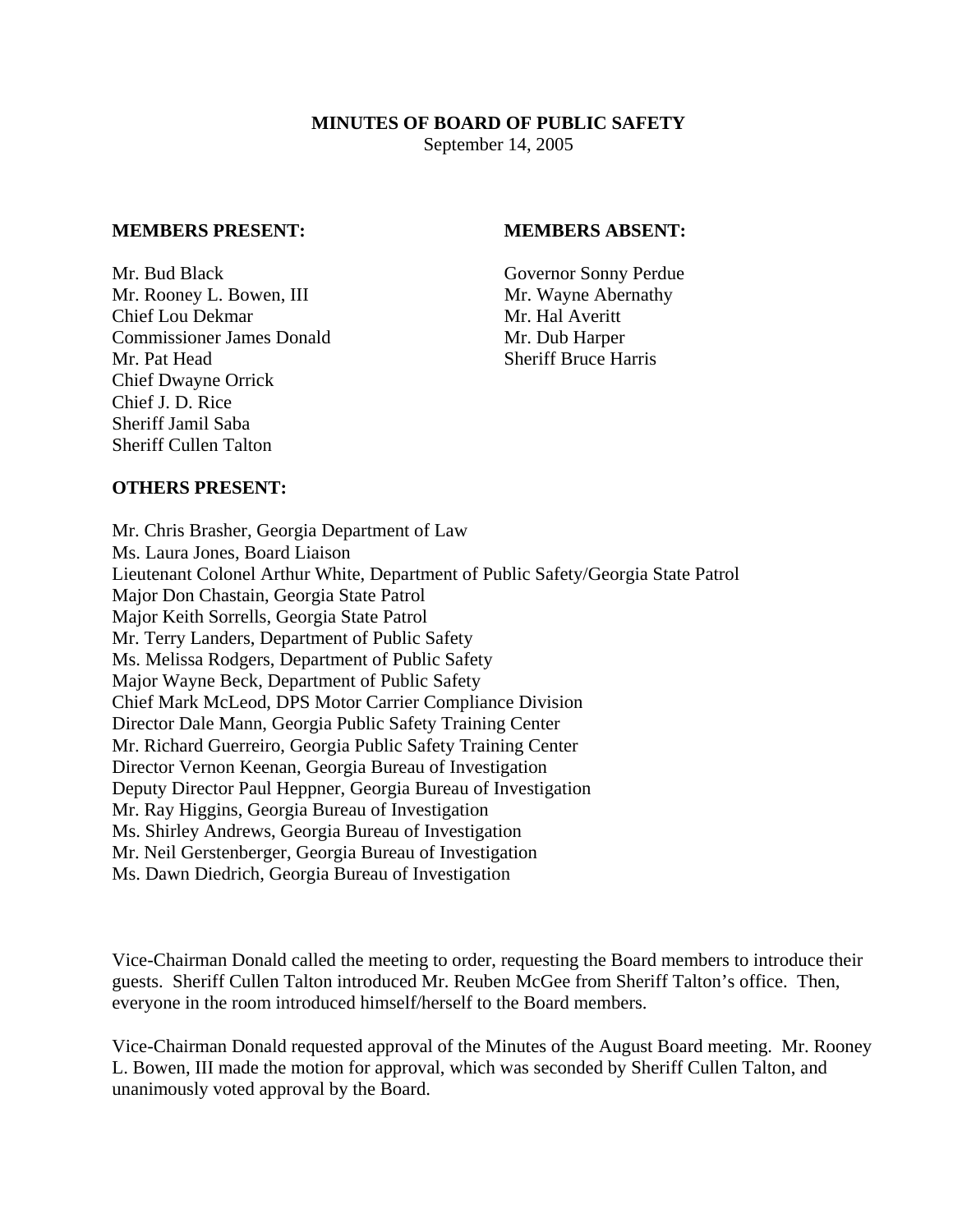### **DIRECTORS' REPORTS**

Lieutenant Colonel Arthur White, Georgia State Patrol/Department of Public Safety, began with explaining Colonel Bill Hitchens is out this week. Colonel White began with reporting the personnel count is 783 troopers out of an allotment of 953; 173 CEO's out of an allotment of 253; 20 Capitol police out of the 36 positions; 64 safety officers; and 313 MCCD officers out of the allotment of 378, giving a grand total of 1,353 personnel with a deficit of 331.

Colonel White continued with his report that the agency had been involved in assisting with relief effort as a result of Hurricane Katrina. A State Patrol detail left September 4<sup>th</sup> to assist officials in Louisiana. This team is doing basic law enforcement functions, escorts, security details; coordinating with GBI, Department of Corrections, and Department of Natural Resources. Locally, State Patrol has been providing escorts, providing shelter security, providing security at the Convention Center in College Park, also providing security for Life College in Marietta; and, providing security in other areas. In response to a question concerning housing being provided for the team, Colonel White responded he had the opportunity to visit the shelter in Louisiana, where the staff is housed. Staff members are being provided hot meals and showers. In response to a question of who is paying for this assistance, Colonel White responded that reimbursement will be through FEMA. The detail should be returning from Louisiana on Friday or Saturday; there are no plans to deploy another unit.

Mr. Rooney L. Bowen, III made a statement, to reflect in the minutes, that the Board of Public Safety appreciates the law enforcement agencies that sent volunteers to assist in the aftermath of the hurricane; especially the State Patrol and the GBI, commending them for actually volunteering to participate in the detail. Mr. Bowen noted that it speaks highly of the dedication of the people in the agencies. Vice-Chairman Donald thanked Colonel White for his leadership through the crisis.

The third item to report by Colonel White is that State Patrol began its PIT training and the Board members are invited to participate. A schedule of the locations and times of training is available for the Board. Colonel White stated that Mr. Chris Brasher, Board Attorney, will be assisting with this training. Mr. Bowen also encouraged the Board members to observe one of the classes that is being held on PIT maneuver; that it would be good for the Board to hear what is being told to the troopers because the policy was adopted by the Board.

In response to a question about trooper school, Colonel White responded there are 26 cadets remaining in the school.

Director Vernon Keenan, Georgia Bureau of Investigation, began with reporting that he, Commissioner Donald, and other state law enforcement agency heads were in a meeting when Governor Perdue stepped in and joined the meeting. Governor Perdue directed the agency heads to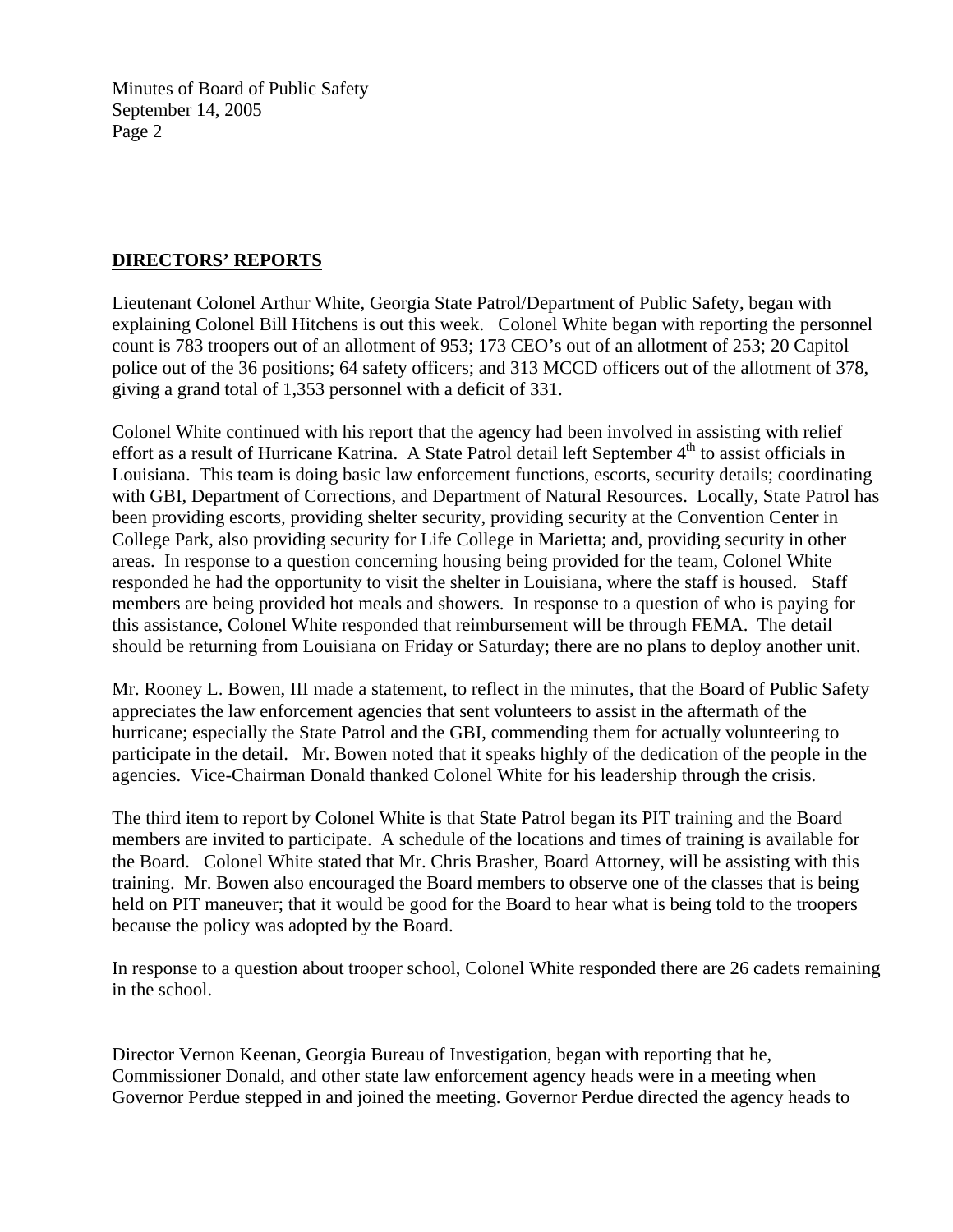reach out to their counterparts in the states of Louisiana and Mississippi to see what their needs were and to proceed fulfilling those needs.

Director Keenan, Lieutenant Colonel White, Commissioner Donald and other agency heads worked together to put together a response team of 200 state-level law enforcement officers. While putting together a team, contact was difficult with the two states. Because legal authority was necessary for Georgia law enforcement officers to have full law enforcement authority in other states, a GBI Inspector was sent to the command post in Mississippi, and a team of a GBI SAC, State Patrol Captain, and a Corrections Director were sent to Louisiana State Police, wherein paperwork was completed with proper signatures before the Georgia's task force could be assigned. The State of Louisiana did not need the 200 officers, but accepted 100 law enforcement officers; consisting of 40 State Troopers, 40 DNR law enforcement officers, 10 GBI agents, and 10 Department of Corrections officers. A 60 officer body recovery team was sent in to Mississippi, which broke the team into two 30-men teams. Director Keenan went down with the team and met with local officials and state officials. The state and local officials asked to have an immediate response capability set up. The task force worked handin-hand with the Urban Search and Rescue teams; setting it up so that the team would make a recovery and transport it to the disaster mortuary team. Director Keenan went

The search became extensive; local representatives and officials requested the team expand its operation into another county. Hancock County is extremely rural with very limited resources; this area has never been searched by anyone on a federal, state, or local level. It is a lengthy and taxing process, searching for bodies that are buried underneath debris.

The deployment for the Task Force has been 14 days and there is talk with the state and local officials for the force to extend out. In response to a question of how the team is holding up, Director Keenan responded they are doing well. On coastal Mississippi, there is no power, no water, and no sleeping arrangements; law enforcement officials have been sleeping in their vehicles. The advanced Inspector worked a deal with the commanding officer of Keesler Air Force Base, who made beds, meals, fuel available to all the Georgia officers.

One concern that came into play was there was no communication between officers. Georgia carried its own Southern Link system and cell phone system, which helped in the operation. Cell phones were spasmodic and satellite phones did not work.

A lesson learned came from talking to people from Florida. When they knew the hurricane was going into Mississippi and Louisiana coast, the people in Florida mobilized 700 state people; had their interstate compact documents executed; had their trucks loaded; and when they came in, they came in self-contained with lodging and portable toilets. Because there were groups of officers who came to the disaster scene without self-contained arrangements, hence becoming part of the problem. Director Keenan saw Mr. Rick Jacobs and Special Operations, of the Department of Corrections, come together with a mechanism to provide tents, cots, and food for officers.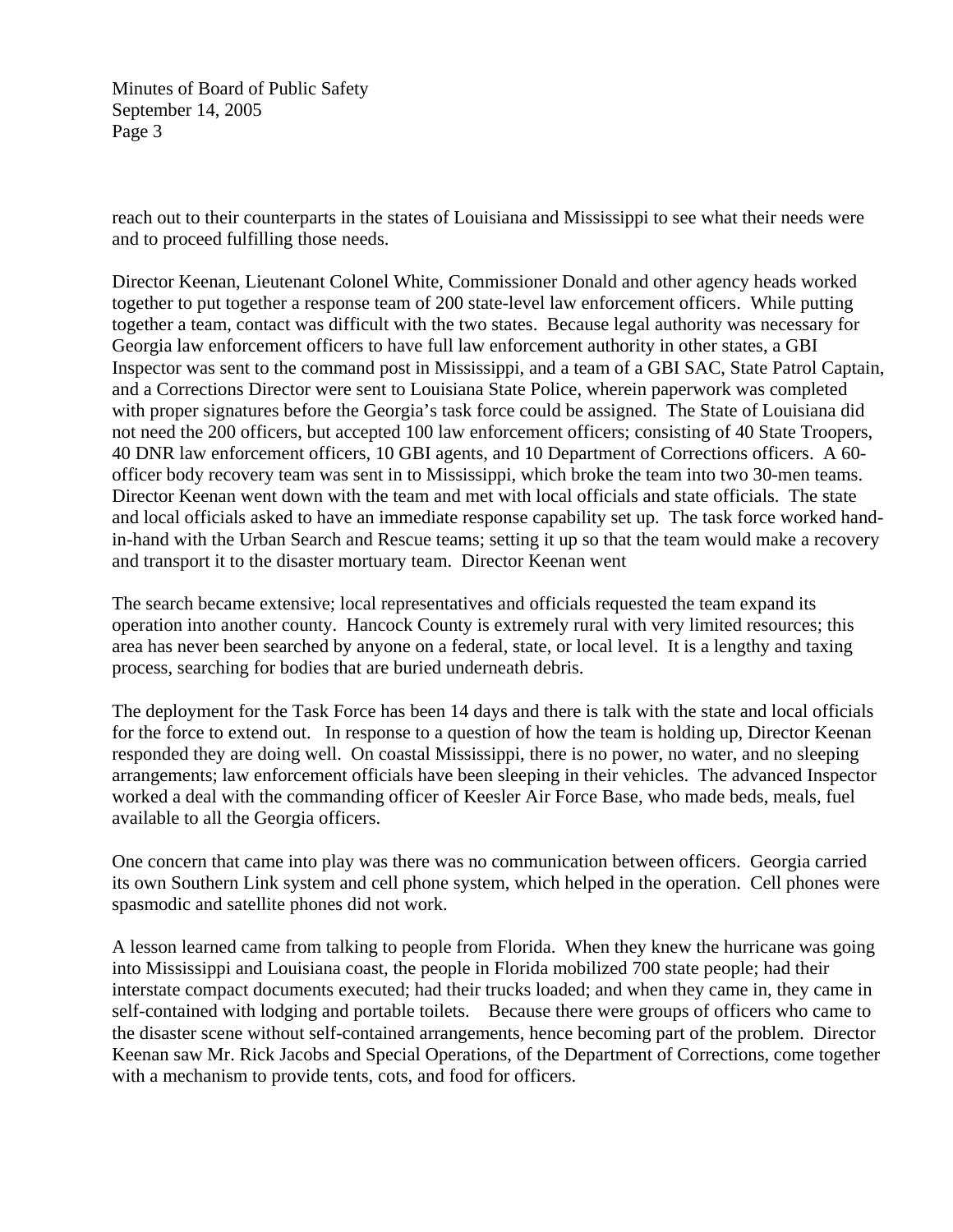Director Keenan stated that in the future, state and federal governments need to do something to expedite the authorization process; it is necessary to be partners in these situations.

Director Dale Mann, Georgia Public Safety Training Center, started with reporting that GPSTC sent one of its search and rescue trainers, through GMAG agreement, to Mississippi.

The Training Center has opened the Athens Training Academy and was operational the first Monday of this month. There is a punch list and still doing renovations, but the classrooms are finished, and, the offices are operational with telephones and internet service. The Training Center will end up between \$30,000 to \$50,000 in renovations. All in all, Director Mann stated the Training Center will come out well with this building.

Director Mann reported on an incident that occurred at North Central Regional Academy, wherein a female cadet was killed in an accidental shooting. The weapon belonged to an instructor out of Cobb County Sheriff's office, but was assigned to the regional academy. This academy is a contract academy under the Training Center; under the guidelines of the Training Center, funds are given to the regional academy. The regional academy has to operate within the guidelines of the POST rules.

In response to a question concerning re-certification POST rule, Director Mann explained that POST is proposing a two-hour training class, which will be in three areas: update on use of force, update on use of deadly force, and a firearms re-qualification annually. If an officer does not re-qualify within twelve months, the officer loses his power of arrest. To assist retirees, the Training Center will open up training opportunities to allow retirees obtain that two-hour training, which will include the recertification. Vice-Chairman Donald noted that the Department of Corrections will adhere to the standard and the correctional officers will re-certify on an annual basis.

## **FISCAL REPORTS:**

Mr. Terry Landers, Georgia Department of Public Safety/State Patrol, reported the agency is down on State Funds. The agency spent State Funds down to \$6,000 out of the \$71 million State Fund budget. The Federal Funds are funds that are carried forward; there are some to be carried to next fiscal year. The agency is within line of all Objects. Mr. Landers pointed out that for next year, the budget will look different because of picking up an additional \$16 million and that it will look more complex. Mr. Bowen stated that, concerning the gas shortage, the Board should be prudent to stay on top of this to assist State Patrol or GBI to make sure the fuel shortage does not affect the core mission. In response to a question if State Patrol changed its policy on patrolling, Major Chastain responded that troopers have been asked to reduce their patrol time by 25% and use that time for enforcement action opportunities.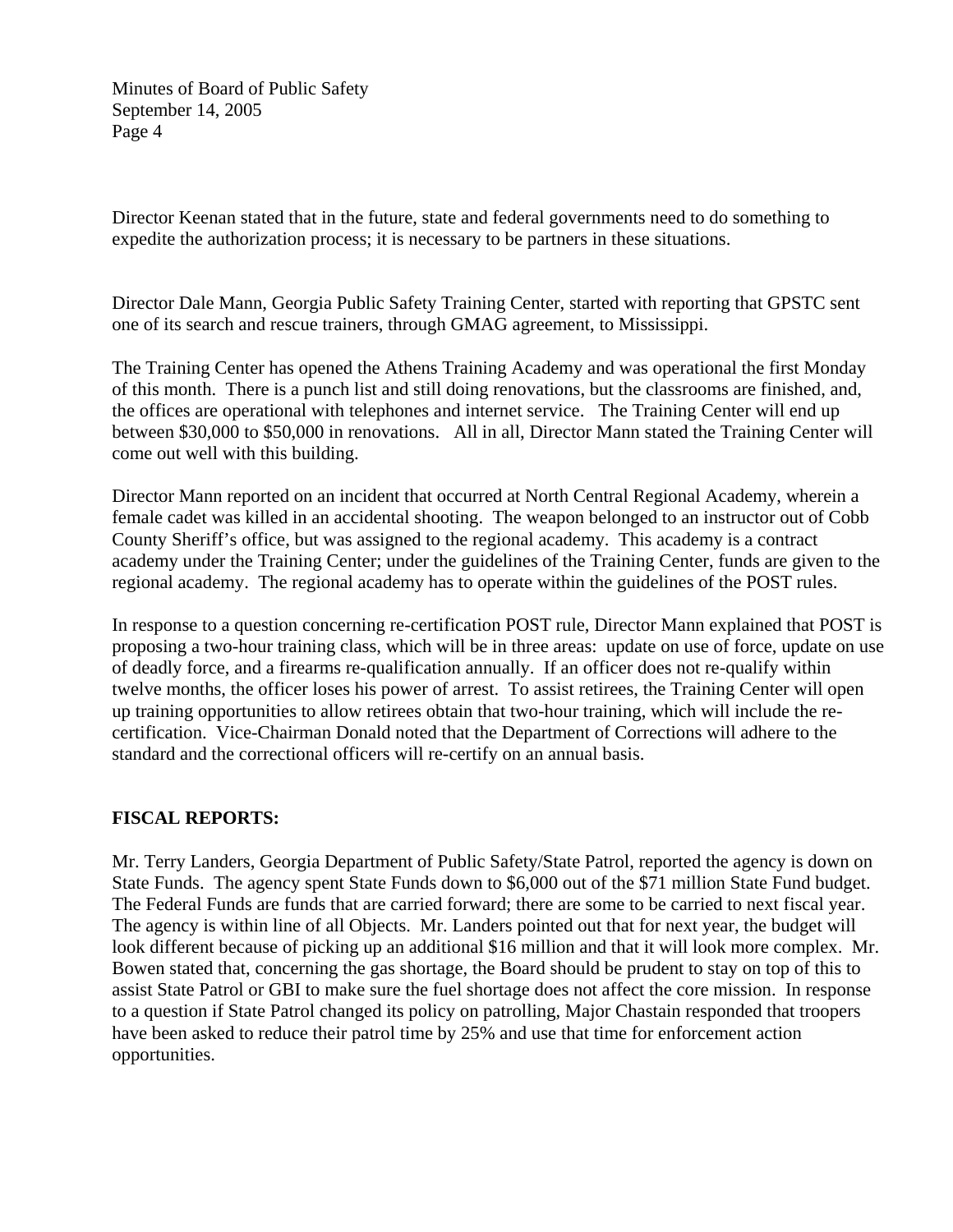Vice-Chairman Donald reported that all state agencies were asked to implement a bit of a moratorium on non-essential state travel. Governor Perdue signed Senate Bill 1-X, which increases the mileage reimbursement rate to 48.5 cents per mile. This increase will benefit state employees who use their personal vehicles for state business.

Mr. Ray Higgins, Georgia Bureau of Investigation, reported that the agency spent approximately 99.9% of the State budget. The balance consists primarily of federal funds that did not expire on June 30<sup>th</sup>. All in all, the agency finished up strong. Contrary to previous years, the agency did not contend with austerity and other reductions or expenses, such as those with G-8. The agency is now off to a very good budget start in FY 06.

Mr. Richard Guerreiro, Georgia Public Safety Training Center, reported that the Training Center spent 99.9% of its State budget. The Georgia Police Academy spent 99.8% of its budget and the Georgia Fire Academy spent 99.9% of its State budget. It was a good year.

## **GEORGIA CRIME INFORMATION CENTER COUNCIL:**

Mr. Rooney L. Bowen, III made a motion for the Board to go under the Georgia Crime Information Center Council, which was seconded by Chief Lou Dekmar and unanimously approved by the Board.

Deputy Director Paul Heppner brought before the Board for approval the actions that were taken by GCIC this previous fiscal year. Mr. Heppner also commented that the FBI audit, which happens every two years, was just completed; that it was the best audit that GCIC has ever had with the procedures network. Mr. Heppner pointed out that with each instance, the local law enforcement agency conducted the investigation, took action, and reported the same to the GBI. Mr. Heppner requested approval of the actions taken. Chief Lou Dekmar motioned approval, which was seconded by Mr. Rooney L. Bowen, III, and the Board members voted approval.

In response to a question as to whether this information was public record and if Mr. Heppner was familiar with the state registry temporary protective order, Mr. Heppner responded that GCIC has the protection orders registry. Those records are all accessed; any state protection order that qualifies and has the information needed to be housed under national crime information center is there. When an operator does any check, a response pops up, similar to a wanted person being identified.

Mr. Rooney L. Bowen, III made a motion to return to the Board of Public Safety, which was seconded by Chief Dwayne Orrick and unanimously approved by the Board.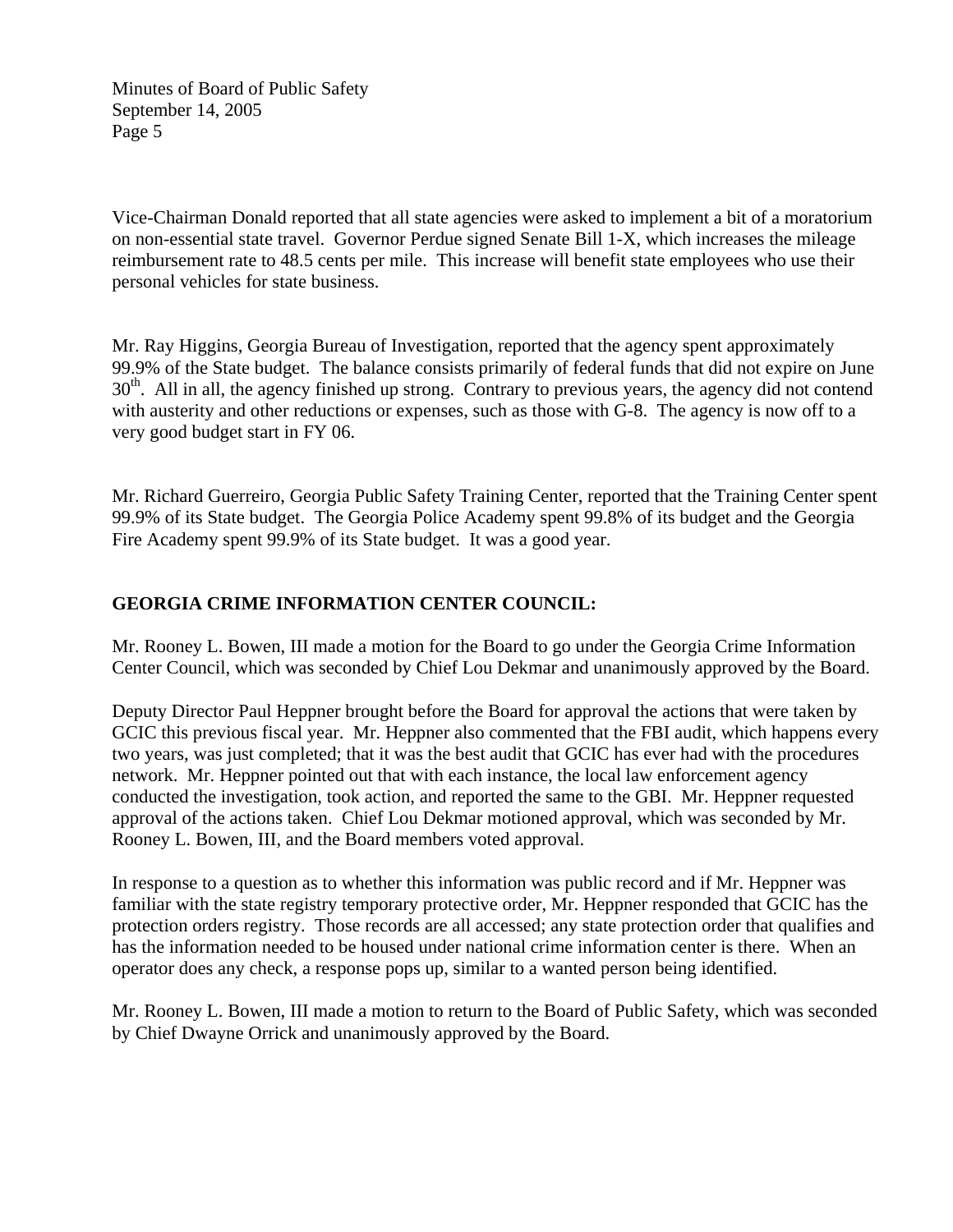## **DONATIONS/RESOLUTIONS**

Mr. Terry Landers, Department of Public Safety/State Patrol, requested approval of the following donations:

| <b>Two Genesis Select Radars</b>                                                                                                                                                                                                                               | \$3,100   | <b>Sheriff Tyson Stephens</b><br><b>Emanuel County</b> |
|----------------------------------------------------------------------------------------------------------------------------------------------------------------------------------------------------------------------------------------------------------------|-----------|--------------------------------------------------------|
| Three Canon A510 Digital<br>Cameras<br>One Canon PIXMA Photo Printer<br>Sylvania 27" TV/DVD/VCR Combo<br>Panasonic Toughbook 28<br>Car Mount for Toughbook 28<br>Car Printer/Mount and Accessories<br>Two MPH BEE III Radars<br><b>Four Window Tint Meters</b> | \$10,634  | <b>Sheriff Joel Robinson</b><br><b>Barrow County</b>   |
| One Year Internet Access<br>Via Cellular Modem                                                                                                                                                                                                                 | \$1,500   | <b>Chief Terry Esco</b><br>City of Braseton            |
| Cash                                                                                                                                                                                                                                                           | \$15,000  | <b>Evans County Board of Commissioners</b>             |
| Alco-Sensor FST                                                                                                                                                                                                                                                | \$<br>450 | Doraville Police Department                            |
| Cash<br>Lodging and meals at NOPI Car Show                                                                                                                                                                                                                     | \$1,800   | <b>Atlanta Motor Speedway</b>                          |
| Cash<br>October, 2005 Race                                                                                                                                                                                                                                     | \$18,000  | <b>Atlanta Motor Speedway</b>                          |

Mr. Landers addressed the question of the donation of the access to internet, in that State Patrol is putting a laptop computer in a State Patrol car.

Chief J. D. Rice made the motion to approve the donations, which was seconded by Chief Lou Dekmar, and approved by the Board members.